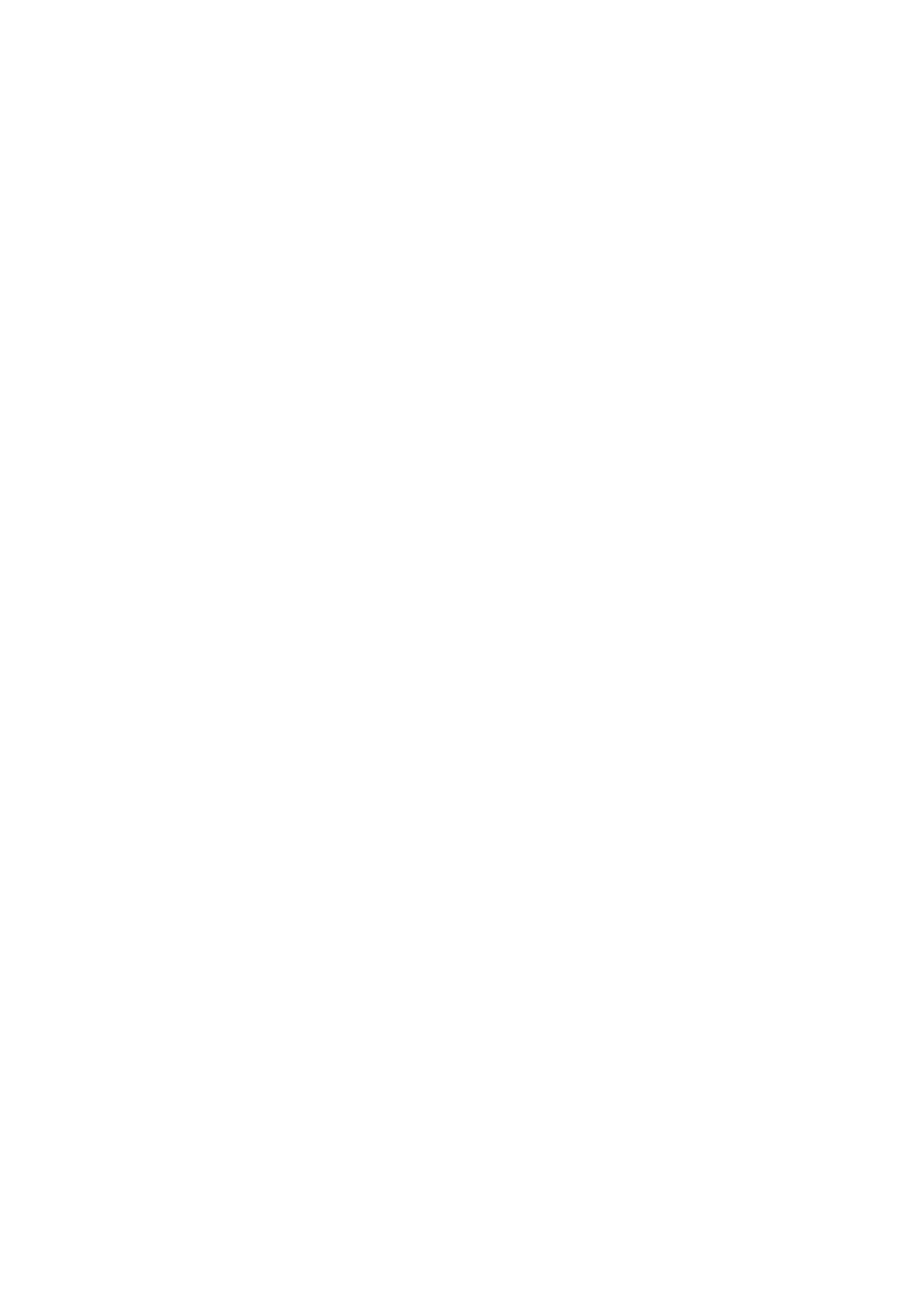#### **Introduction**

You have been scheduled for a procedure known as a lumbar spinal fusion. This is an operation performed with the aim of relieving low back pain. It is a major undertaking. It is reserved for patients with severe and incapacitating low back pain. Usually, non-surgical treatments have failed, and imaging studies (x-rays, scans etc.) have identified as far as is possible, where your back pain comes from. As the patient you must understand the limits of surgery, the potential outcomes of an operation, and accept the risks versus rewards scenario.

#### **Reason for surgery**

Spinal fusion is reserved for patients with severe and incapacitating low back pain. A major obstacle to the successful treatment of spine pain by fusion is the difficulty in accurately identifying where the pain comes from. The theory is that pain can originate from abnormal spinal movement, and fusing the bones/vertebrae together to eliminate the movement will get rid of the pain. Unfortunately, current techniques to precisely identify which of the many structures in the spine could be the source of a patient's back pain are not perfect. Because it can be so hard to locate the source of pain, treatment of back pain alone by spinal fusion is somewhat controversial. Fusion under these conditions is usually viewed as a last resort and should be considered only after other conservative (non-surgical) measures have failed.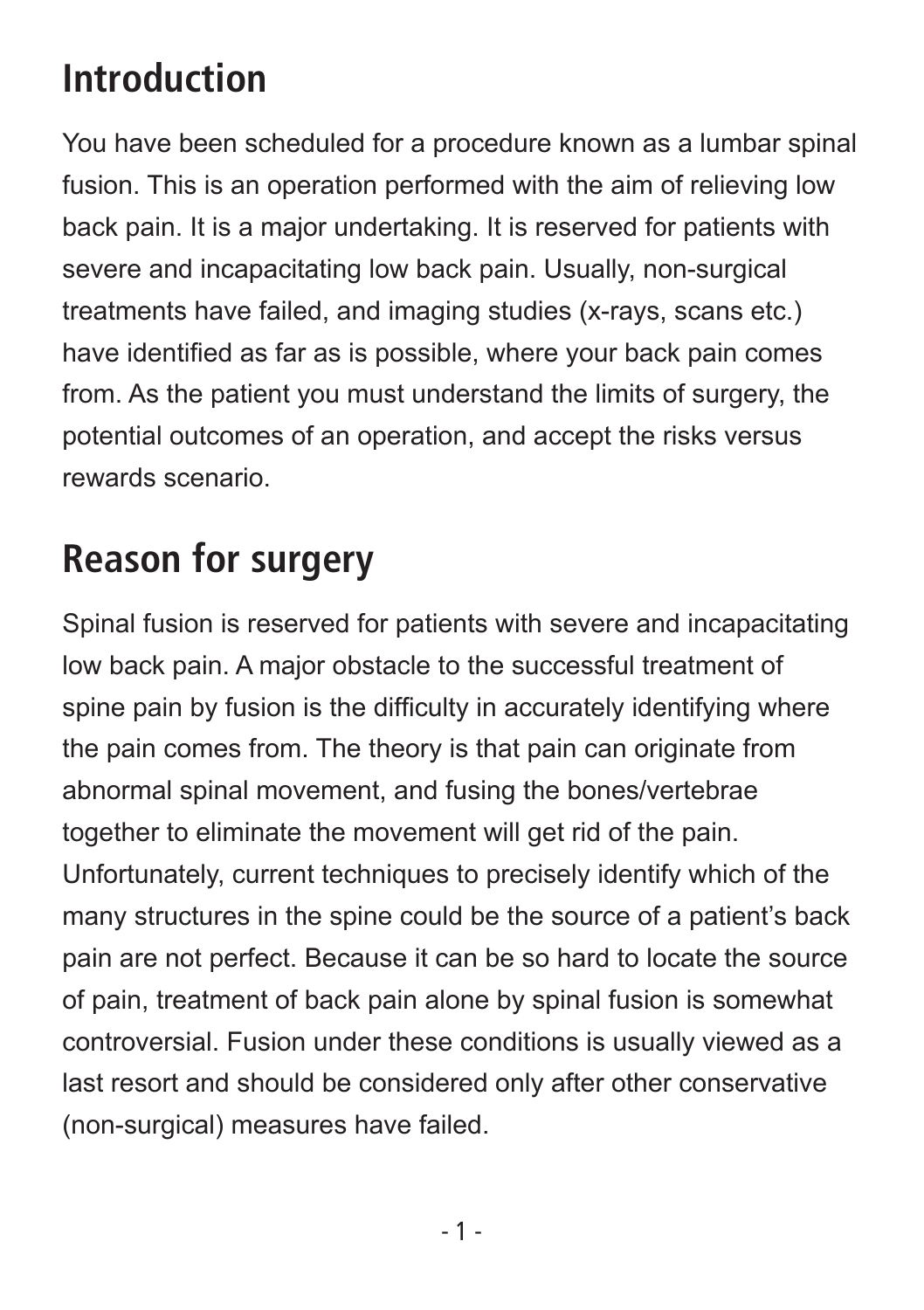#### **How is fusion done?**

Your operation will be performed under general anaesthetic. There are many surgical approaches and methods to fuse the spine, and they all involve placement of a bone graft between the vertebrae. The spine may be approached and the graft placed from the back (posterior approach), from the front (anterior approach), from the side (lateral approach) or by a combination of 2 of these.

The ultimate goal of fusion is to obtain a solid union between two or more vertebrae. Fusion may or may not involve use of hardware (instrumentation) such as plates, screws and cages.

In posterior spinal fusion, you will have a wound at the base of your spine. Screws are placed into the bones, connected by rods, and bone graft placed around the area. See picture below:



In anterior spinal fusion surgery, the spine is approached through an incision in the low tummy. The pelvic contents are gently moved off to one side to allow access to the front of the spine. The joint between the 2 bones being fused together (the lumbar inter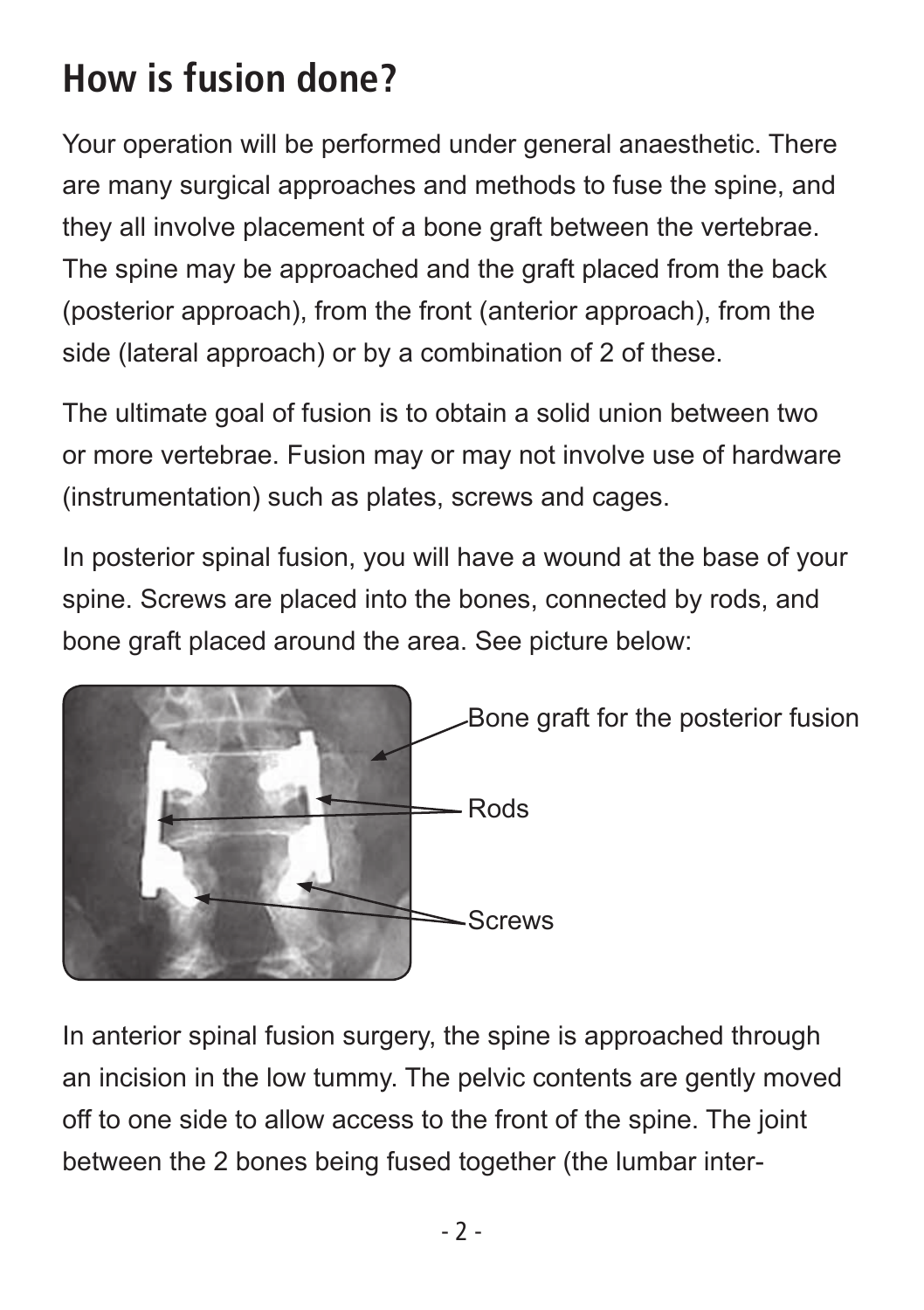vertebral disc) is excised and a bone graft placed between the 2 bones. This bone graft is contained within a spinal implant known as a cage. The cage is secured in place. Sometimes, the anterior surgery is also accompanied by screws and rods being placed into the back of the spine, through a separate incision. See picture below:

X-ray of the spine taken from the side showing a fusion between the 4th and 5th lumbar bones and also between the 5th lumbar bone and the sacrum:



Instrumentation is used as an internal splint to hold the vertebrae together while the bone grafts heal. The bone may be taken either from another bone in the patient, or a man made bone substitute may be used or bone may be used from a bone bank. (Some patients undergoing hip replacement surgery are able to donate bone to us. We sterilize it, ensure it is free from disease and freeze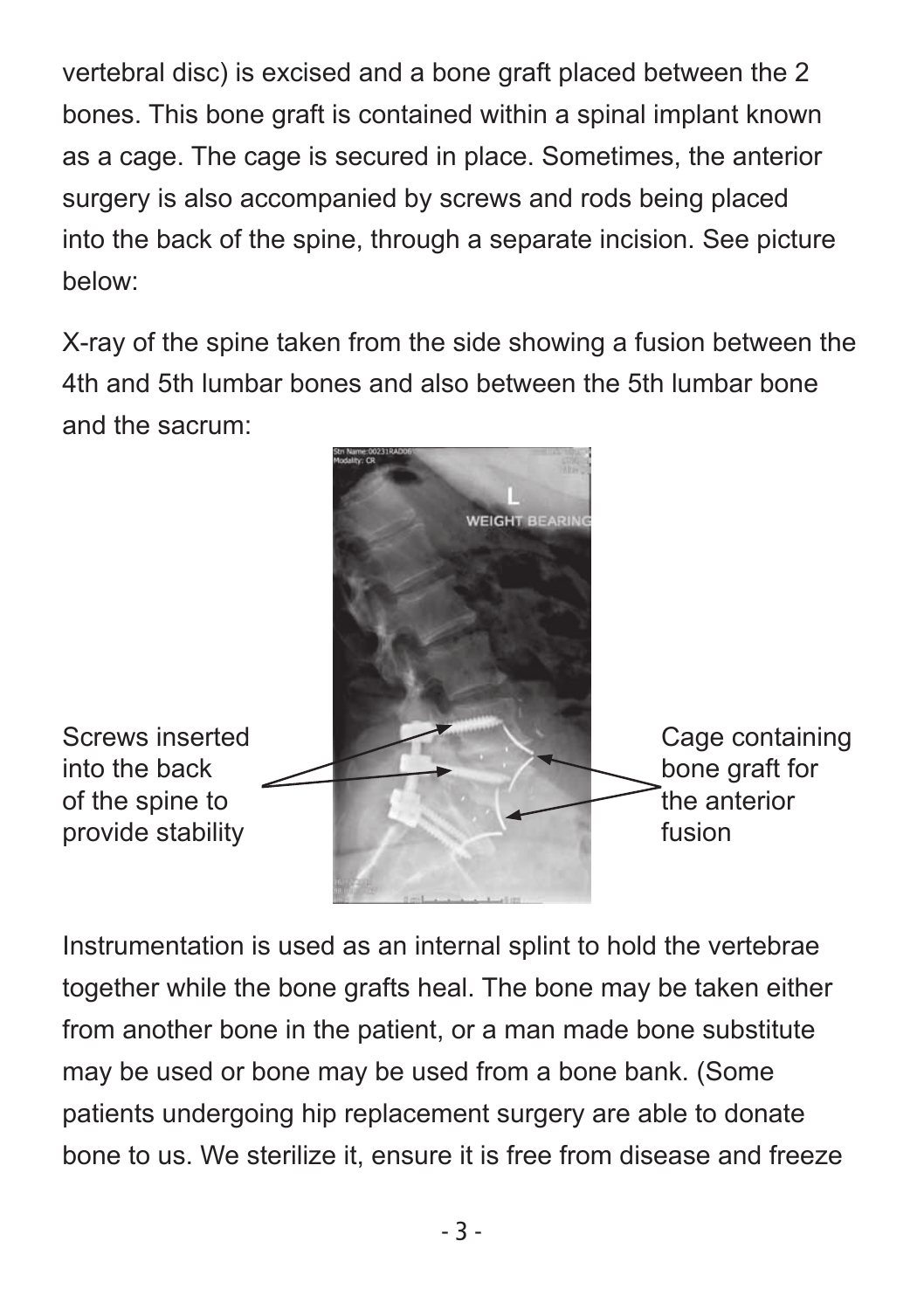it. It is stored in the bone bank and used when other patients require bone grafting procedures.) Smoking, medications you are taking for other conditions and your overall health can affect the rate of healing and fusion. You must inform the surgeon of medications that you are taking.

#### **How long will it take to recover?**

Patients generally stay in the hospital for two to four days, but a longer stay after more extensive surgery is not uncommon. You will be up and walking usually within two days of your operation.

The fusion process varies in each patient. In general, the earliest evidence of bone healing is not apparent on x-ray until at least six weeks following surgery. Substantial bone healing does not usually take place until at least three months after surgery. At that time activities may be increased, although bone healing and remodelling may continue for up to a year after surgery.

The length of time required off work after your operation will depend upon both the type of surgery and the kind of job you have. It can vary anywhere from approximately 4-6 weeks for a one joint fusion in a young, healthy patient with a sitting down job, to as much as 4-6 months for more extensive surgery in an older patient with a more physically demanding occupation.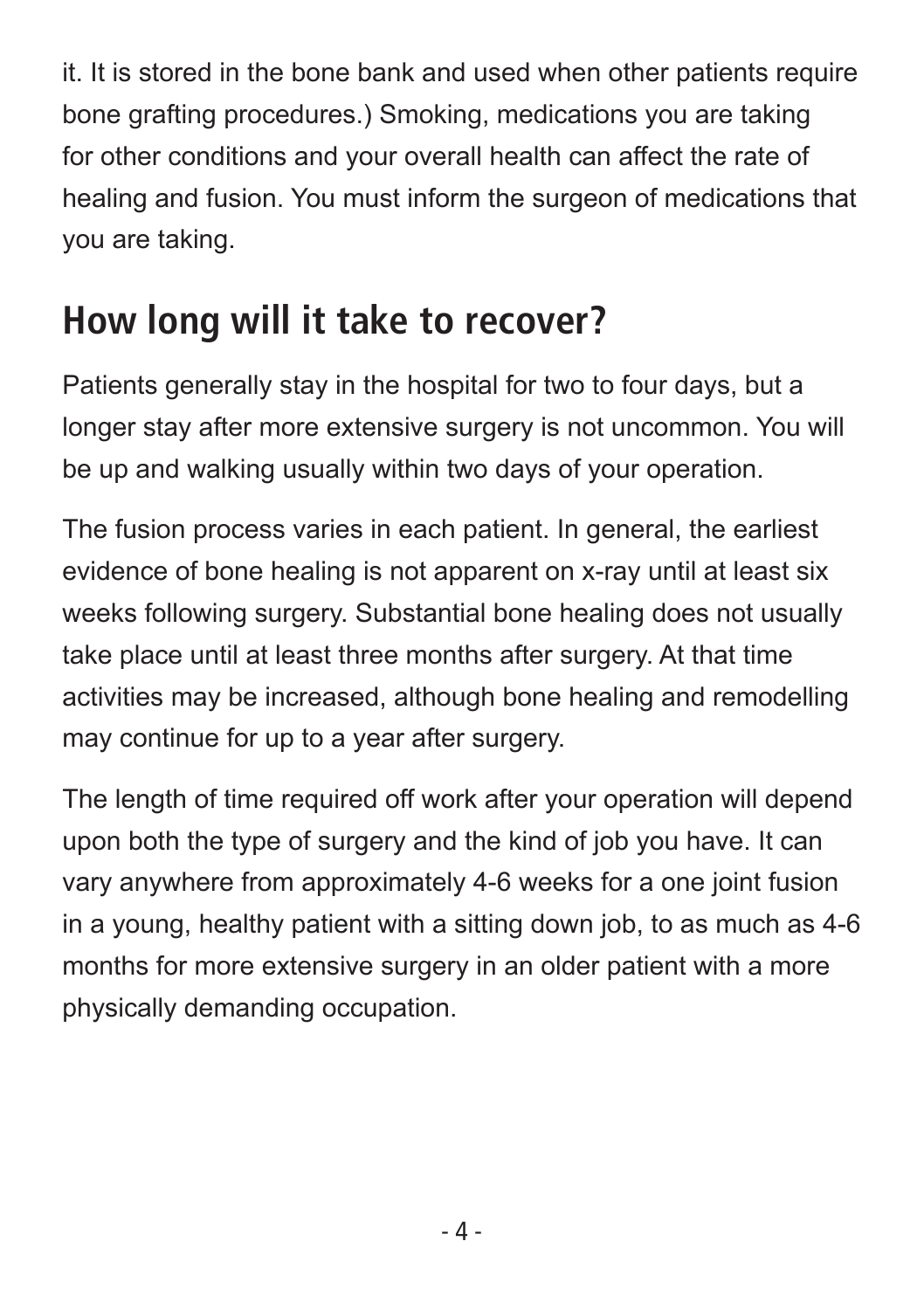You may find it difficult to drive for several weeks after surgery. You may return to driving when able to sit comfortably in a passenger seat, when you are able to control the foot pedals safely and when you have come off painkillers that have a sedative effect. The final decision is best advised by your Surgeon

Your sex life can begin when you are comfortable, usually about 3-6 weeks after surgery although vigorous sexual activity should be avoided until it is confirmed that your fusion is solid.

In addition to some restrictions in activity, a brace is occasionally used for the early post-operative period of 6-12 weeks. This can be taken off to go to bed and to have a shower but is otherwise worn at all times until you are advised by your surgeon that it can be discarded. Most patients do not need a brace.

Following spinal fusion surgery, a postoperative rehabilitation program may be recommended by your surgeon. This will include back strengthening exercises and possibly a cardiovascular (heart and lung fitness) conditioning programme to safely get you back to work and other normal activities. The decision to proceed with a postoperative rehabilitation program depends upon many factors and your surgeon will tell you when it is appropriate for you.

You will be allowed to return to swimming at between three and twelve weeks after surgery. A return to other sports will take usually more than 6 months.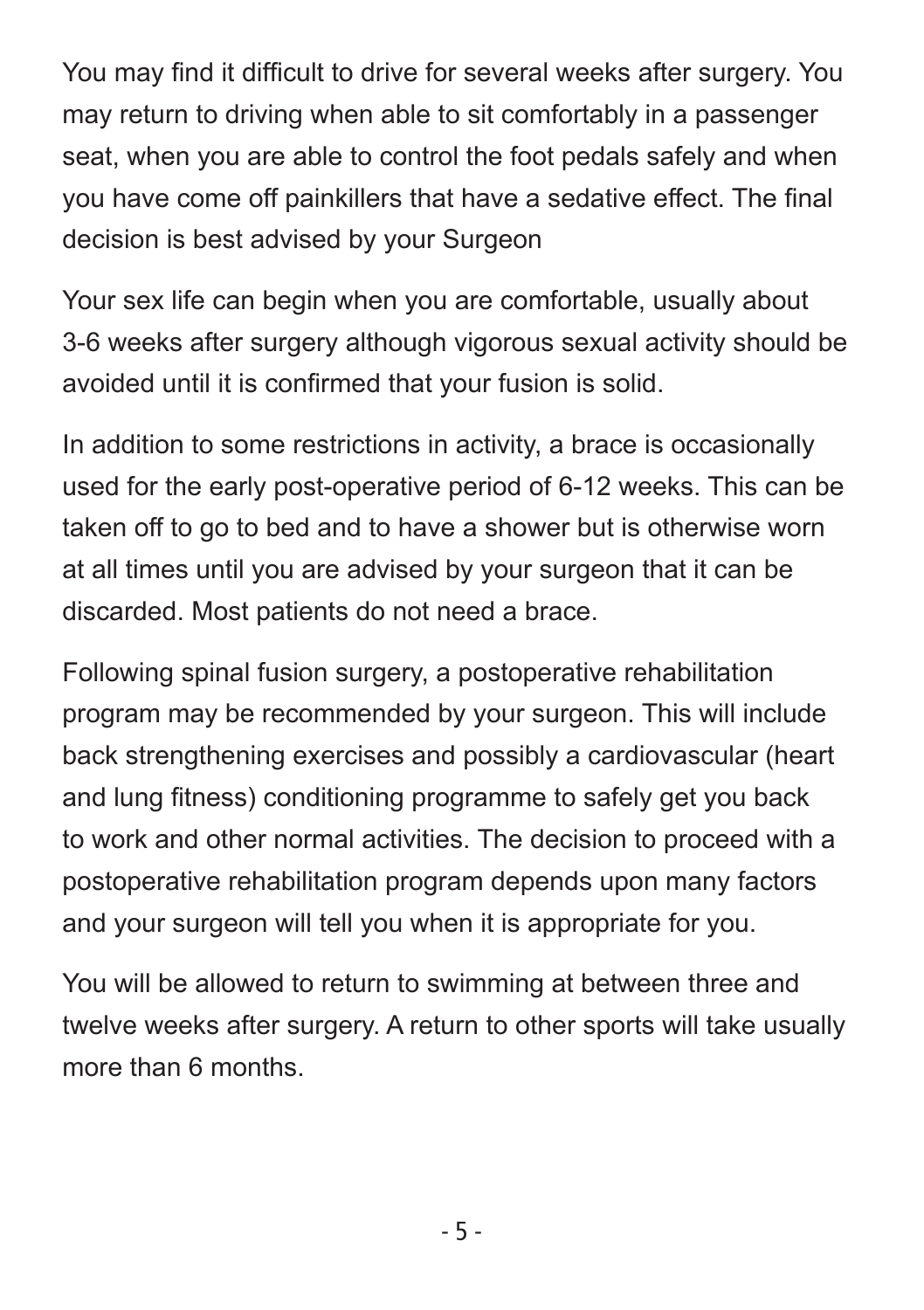#### **What can I expect in the long run?**

Although fusion can be a very good treatment for some spinal conditions, it does not return your spine to "normal." The normal spine has movement between the bones. Fusion surgery eliminates the ability to move between the fused bones, which can put added strain on the joints immediately above and below the fusion. This has some potential to accelerate wear and tear of those joints, but this risk varies between individuals. Fortunately, once a fusion has healed it rarely, if ever, breaks down.

### **Rewards of surgery**

The aim of surgery is to significantly reduce back pain. Two recent studies have identified that two-thirds of patients are satisfied with the outcome of their surgery - but they are not pain-free. This means that one-third of patients remain dissatisfied.

#### **Risks of surgery**

**All** operations carry some degree of risk. Risks of spinal fusion include:

#### **The risks of a general anaesthetic**

General anaesthetics have some risks, which may be increased if you have chronic medical conditions, but in general they are as follows: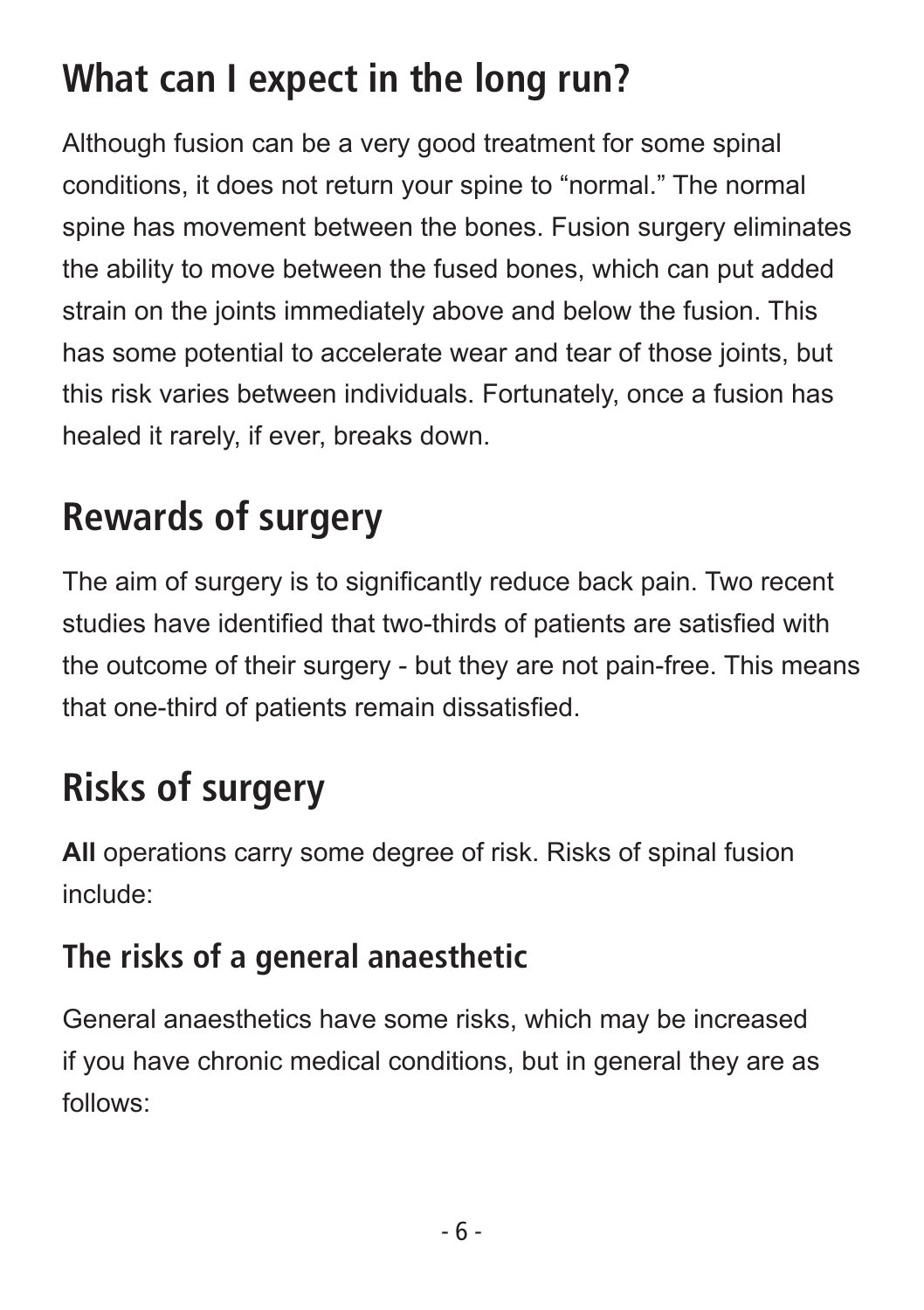- **Common temporary side effects** (risk of 1 in 10 to 1 in 100) include bruising or pain in the area of injections, blurred vision and sickness, these can usually be treated and pass off quickly.
- **n** Infrequent complications (risk of 1 in 100 to 1 in 10,000) include temporary breathing difficulties, muscle pains, headaches, damage to teeth, lip or tongue, sore throat and temporary problems with speaking.
- **Extremely rare and serious complications** (risk of less than 1 in 10,000). These include severe allergic reactions and death, brain damage, kidney and liver failure, lung damage, permanent nerve or blood vessel damage, eye injury, and damage to the voice box. These are very rare and may depend on whether you have other serious medical conditions.

#### **Deep vein thrombosis (DVT)**

Deep vein thrombosis is a possible problem, but is uncommon. If you are at particular risk then special precautions will be taken to reduce the risk. Moving your legs and feet as soon as you can after the operation and walking about early, all help to stop thrombosis occurring.

#### **Wound infection**

Deep wound infection that does not respond to antibiotic treatment is a serious problem that may ultimately require further surgery.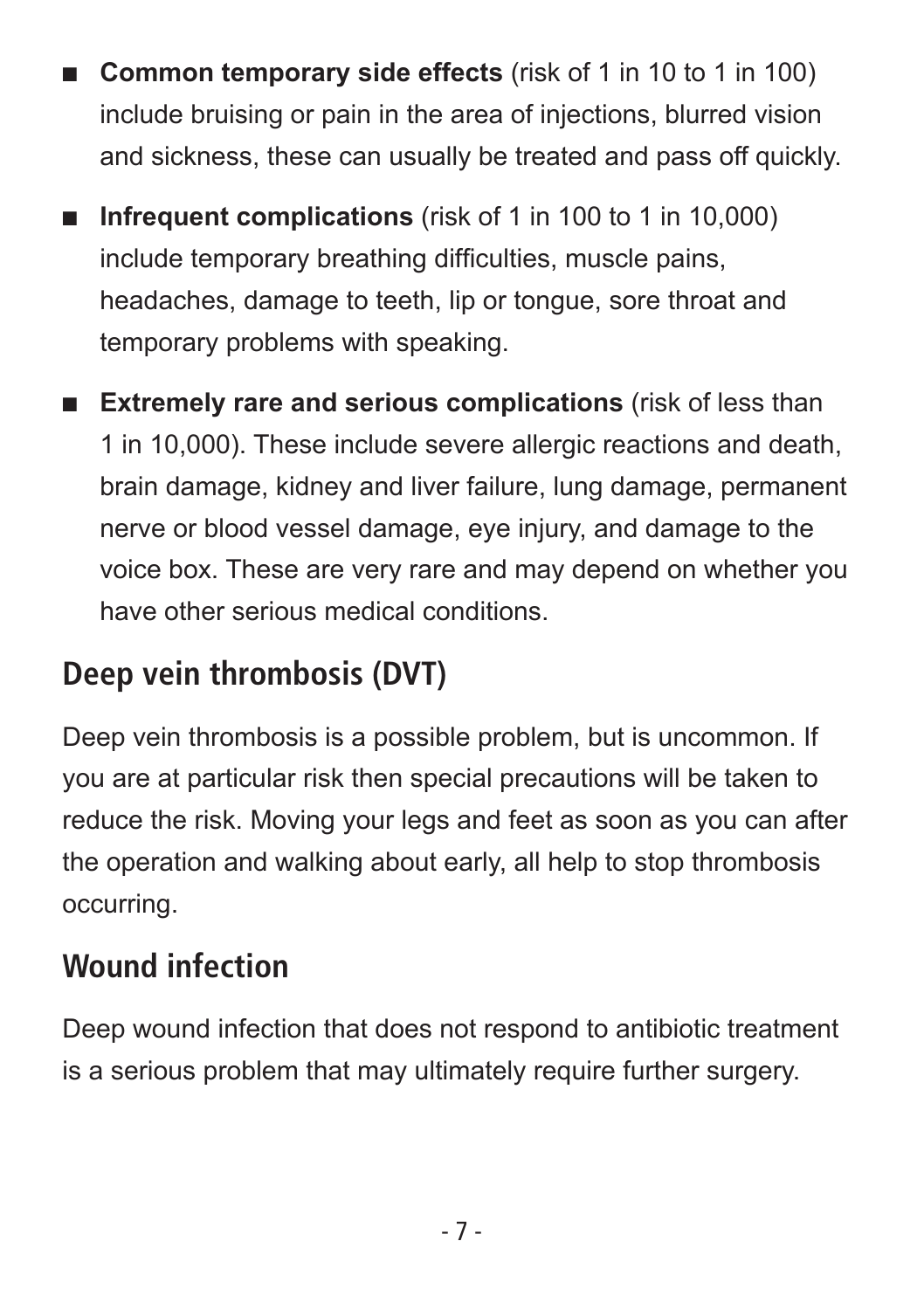#### **Pain**

Despite a technically successful operation, there is a risk that your pain is no better and there is a small chance it may even be worse. Remember, up to one-third of patients may not be improved with surgery.

#### **Nerve injury**

There is a small chance of injury to the nerves in the spine that supply the legs. The severity of this can vary- from a small degree of numbness to complete loss of strength in the muscles supplied by the nerve involved. Thankfully, severe nerve injury is extremely rare but if this occurs, it can cause permanent weakness and numbness in the legs and could cause loss of control of the bladder and bowels and loss of sexual function.

#### **New pain**

A risk of a new pain from the site from where the bone graft is taken.

#### **Bone graft failure**

That the bone graft does not fuse together and if it fails to do so may result in persistent pain and in rare cases a need to re-do the operation.

#### **Injury to blood vessels**

If anterior spinal surgery is used (i.e. the spine is approached through the abdomen), there is a risk of injury to the large blood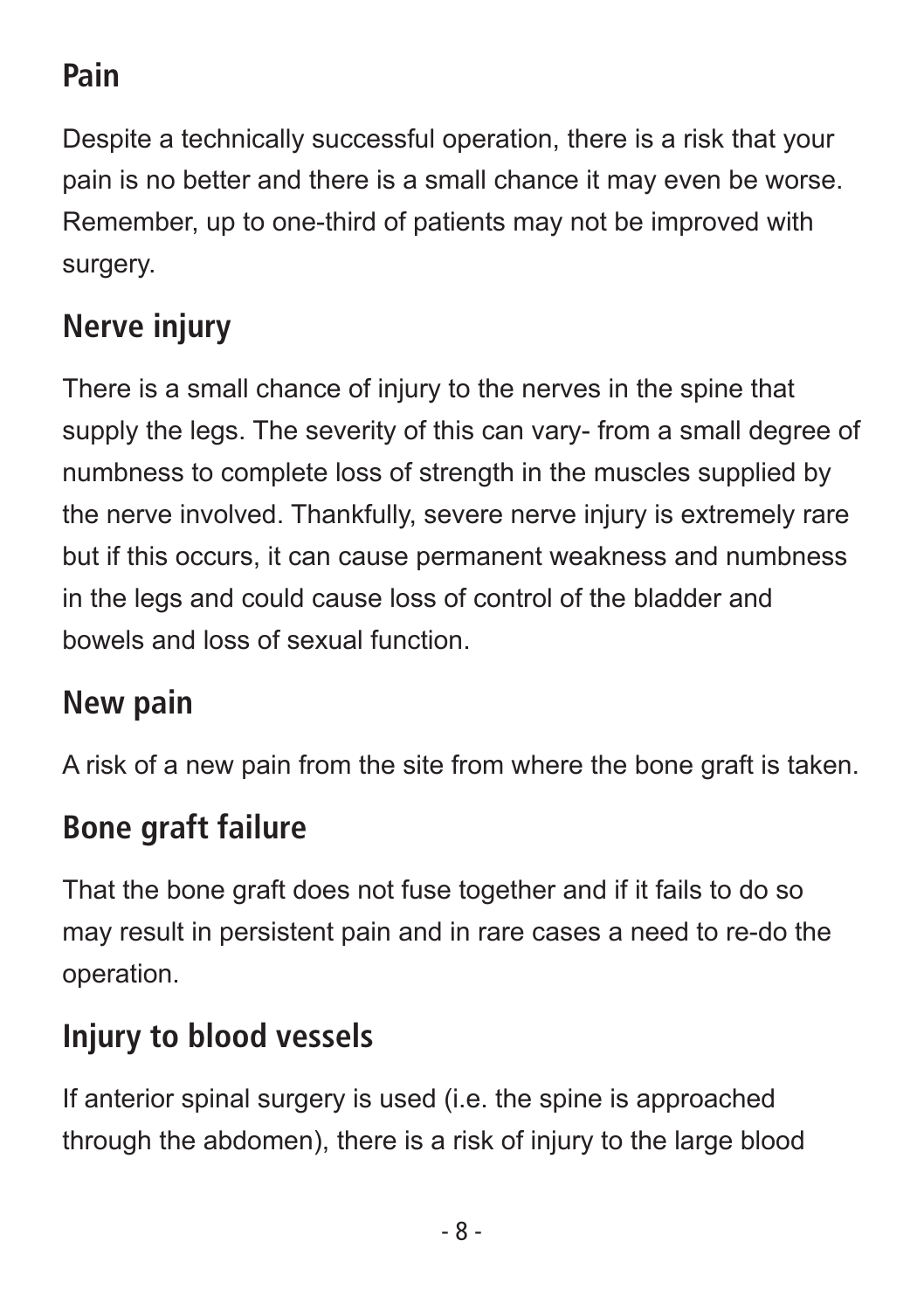vessels that sit in front of the spine. In men, there is a small risk of damage to the nerves that control ejaculation. This can render men temporarily sterile- but does not cause impotence. The nerves that control temperature sensation in the legs can be damaged resulting in one leg feeling cooler than the other.

As you can see, this list of potential complications is both long and daunting. Thankfully, the vast majority of spinal fusion operations pass off without any problems. However, it is important you understand the magnitude of the surgery you are embarking upon.

#### **Summary**

Spinal fusion is a technically demanding major undertaking in the treatment of low back pain. You should not consider having a spinal fusion unless you have severe incapacitating back pain. Successful surgery can dramatically improve pain and allow patients to enjoy their life once more. A successful result is not only dependent on successful surgery. It requires a motivated patient who is prepared to work both pre and post-operatively at their rehabilitation. Once the surgery is over, and fusion is achieved, the rest is down to the patient.

The decision whether or not to undergo spinal fusion is complex and involves many factors. This decision must be made carefully and should be discussed thoroughly with your surgeon.